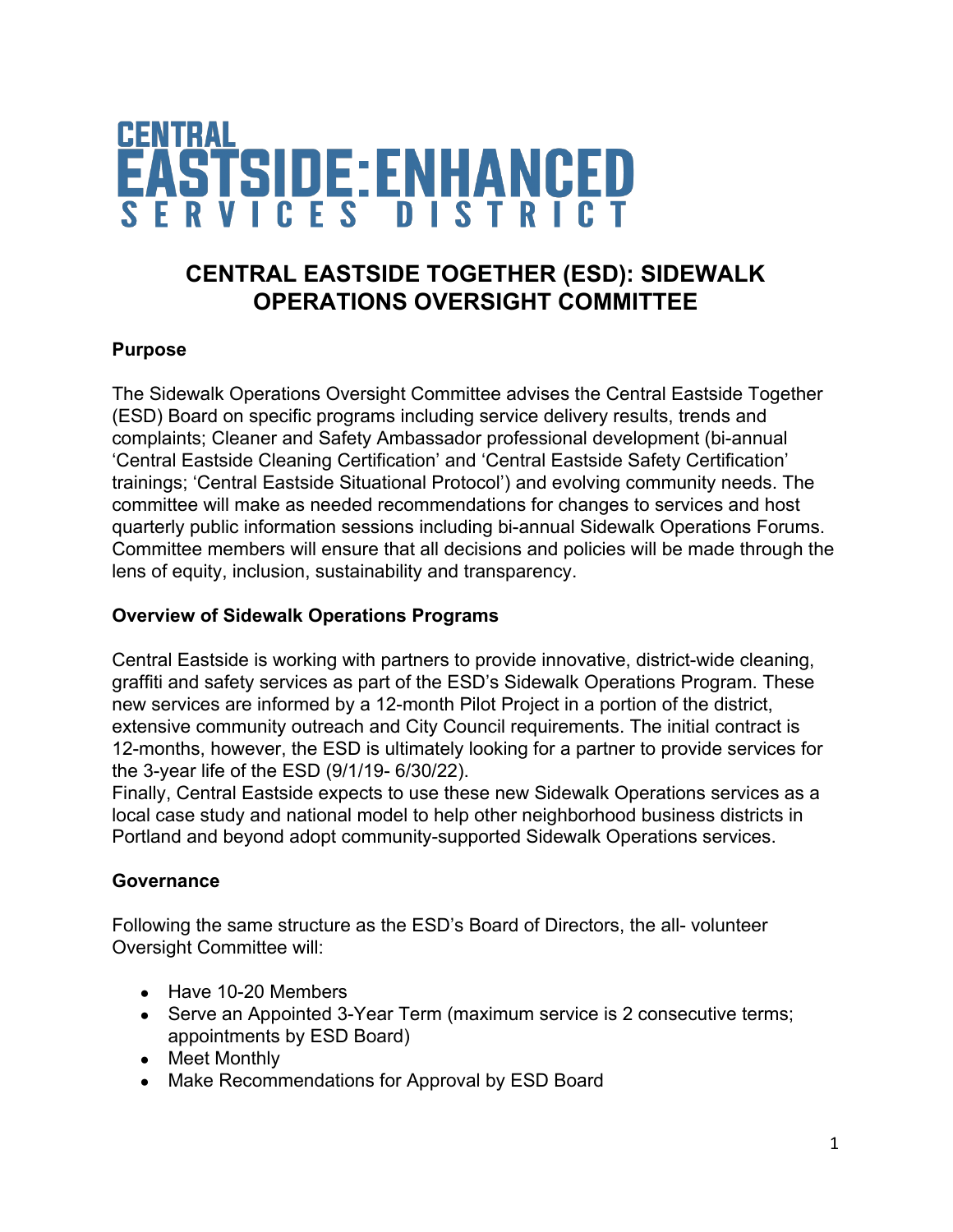# **Members**

Following the same structure as the ESD's Board of Directors, the all- volunteer Oversight Committee will include:

- 20% Business (up to 4 members)
- 20% Property Owner (up to 4 members)
- 20% Residential (up to 4 members)
- 15% Community Organization (up to 3 members)
- 15% Vulnerable Populations (up to 3 members with lived experience of housing insecurity and/or houselessness)
- 10% Government (up to 2)

# **CENTRAL EASTSIDE TOGETHER (ESD): SIDEWALK OPERATIONS OVERSIGHT COMMITTEE**

### **Time Commitment**

The time commitment is anticipated to be 1.5 hours every month and will include food and compensation for transportation.

### **Job Description**

As a Committee Member, you play two distinct but critical roles:

- 1. Committee Member: assess data, monitor training, understand district trends and community needs, make service delivery recommendations
- 2. Constituency Representative: serve as a communication liaison between the ESD and the group you represent

Committee Members:

While the day-to-day management of Sidewalk Operations programs is delegated to the ESD's staff, the Oversight Committee is responsible for overseeing the services and whether or not the contracted providers do what they are contracted to do.

Successful Committee Members:

- $\bullet$  Follow legal nonprofit board duties  $-$  act prudently and with due care, stay informed, make thoughtful and reasonable decisions, respond in a timely manner
- Follow ESD policies Anti-Harassment, Code of Conduct/Confidentiality, Conflict of Interest, Whistleblower
- Follow and promote ESD values collaboration, innovation, responsiveness, transparency and equity